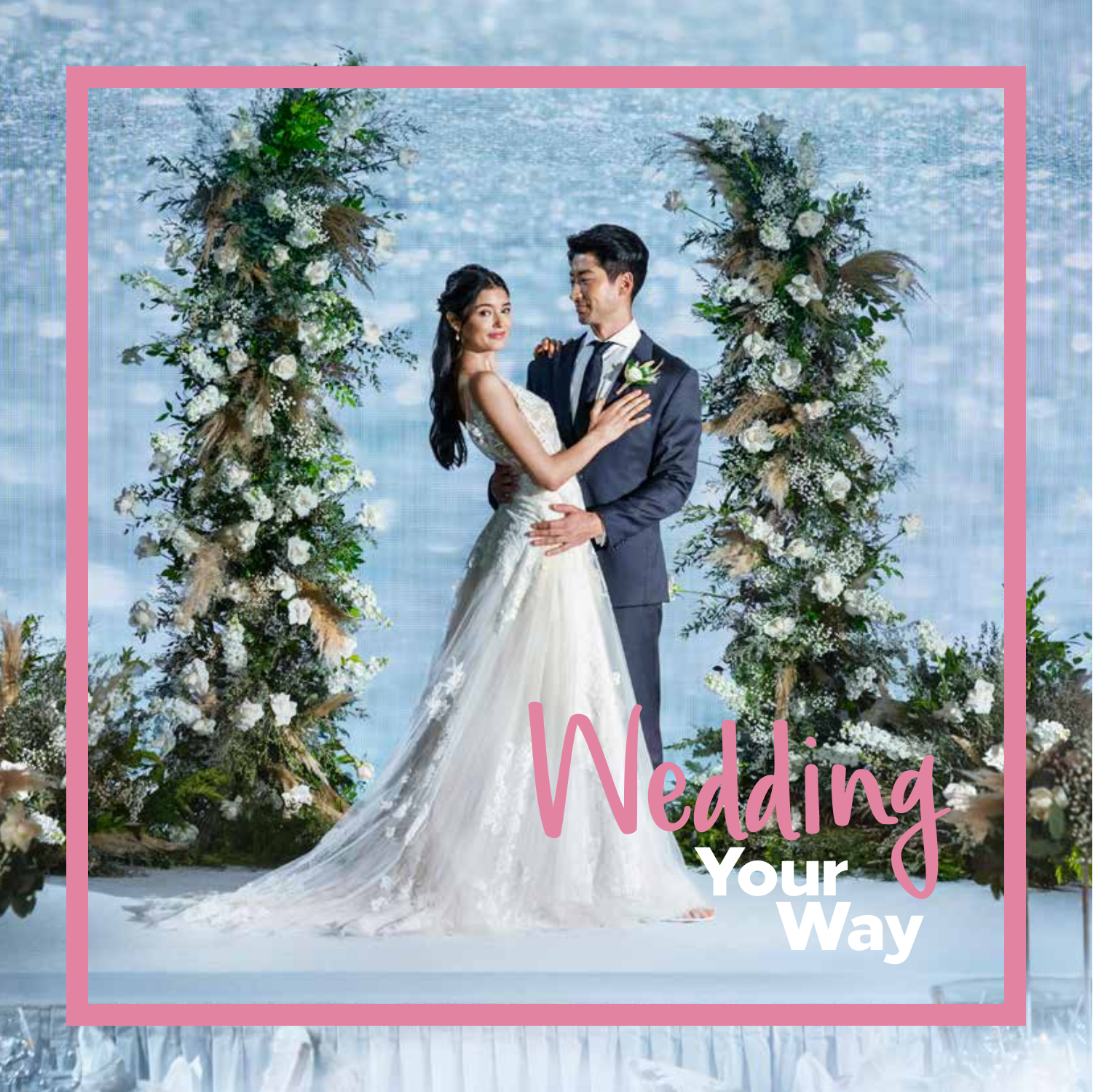

## Make Memories

Your wedding deserves the finest venue with an incomparable level of service and there is no better choice than Hilton Singapore Orchard, an inspiring landmark hotel with a premier address right in the heart of Orchard Road. Whether it is a traditional grand wedding or a one-of-a-kind celebration, each wedding at Hilton Singapore Orchard is finely crafted to create a truly memorable experience.

From choosing the auspicious date, to deciding whether it is a lunch or dinner reception to the final intricate details, let our dedicated wedding specialists handle the seemingly hundred-and-one things for your special occasion so that you can take care of each other. Delight in the harmony of bespoke detailing, thematic décors and specially curated packages that promise to shape your dream nuptials into reality. Saying 'I Do' at Hilton Singapore Orchard promises to be a moment filled with endless good feelings and unforgettable memories.

### **CONTACT INFORMATION**

Contact our Weddings Team to discuss any wedding or solemnisation requirements: T: +65 737 4411

E: [hiltonsingaporeorchard.weddings@hilton.com](mailto:hiltonsingaporeorchard.weddings@hilton.com)

W: [hiltonsingaporeorchard.com/weddings](http://hiltonsingaporeorchard.com/weddings)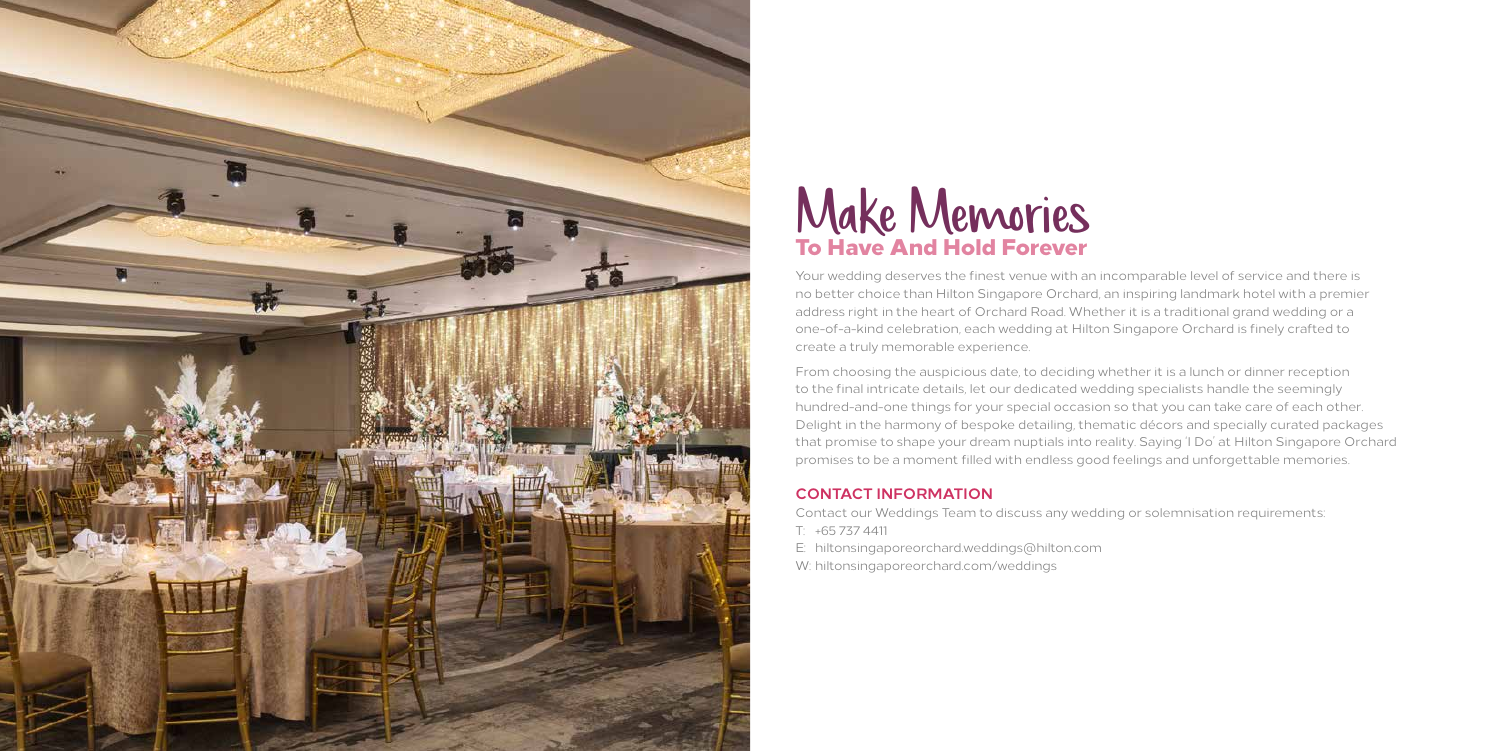

Embark on a graceful journey towards wedded bliss and entrust your most important day to our dedicated wedding specialists, who are ever-ready in listening, planning and creating a perfect wedding customised to your desire. Relax in the knowledge that our team, like a maid-of-honour, is devoted to help you incorporate your cherished

### We'll Make Your **Once-In-A-Lifetime**<br> **Perfect**<br>
Embark on a graceful journey towards wede

Relish a wedding banquet of lasting tasteful memories that add to creating your perfect big day. Our creative and experienced culinary team promises bespoke and exquisite cuisine that not only caters to your requirements, we will also exceed your expectations to delight and surprise your guests. From classy table wear,

traditions into your dream wedding, starting from customising a wedding checklist to supporting you in the various options you have to make and offering all the advice that you will need in the preparations. We are here to turn every moment of wedded bliss into precious memories to cherish forever, that's our vow to you.

# We'll Couple The Occasion With<br>Delightful Cuisine

exquisite decorations and flower arrangements, everything will be meticulously curated in creating a memorable feast with your personal style. Our wedding package comes inclusive of a pre-trial dinner that allow us to fine-tune the menu to meet up with your expectations.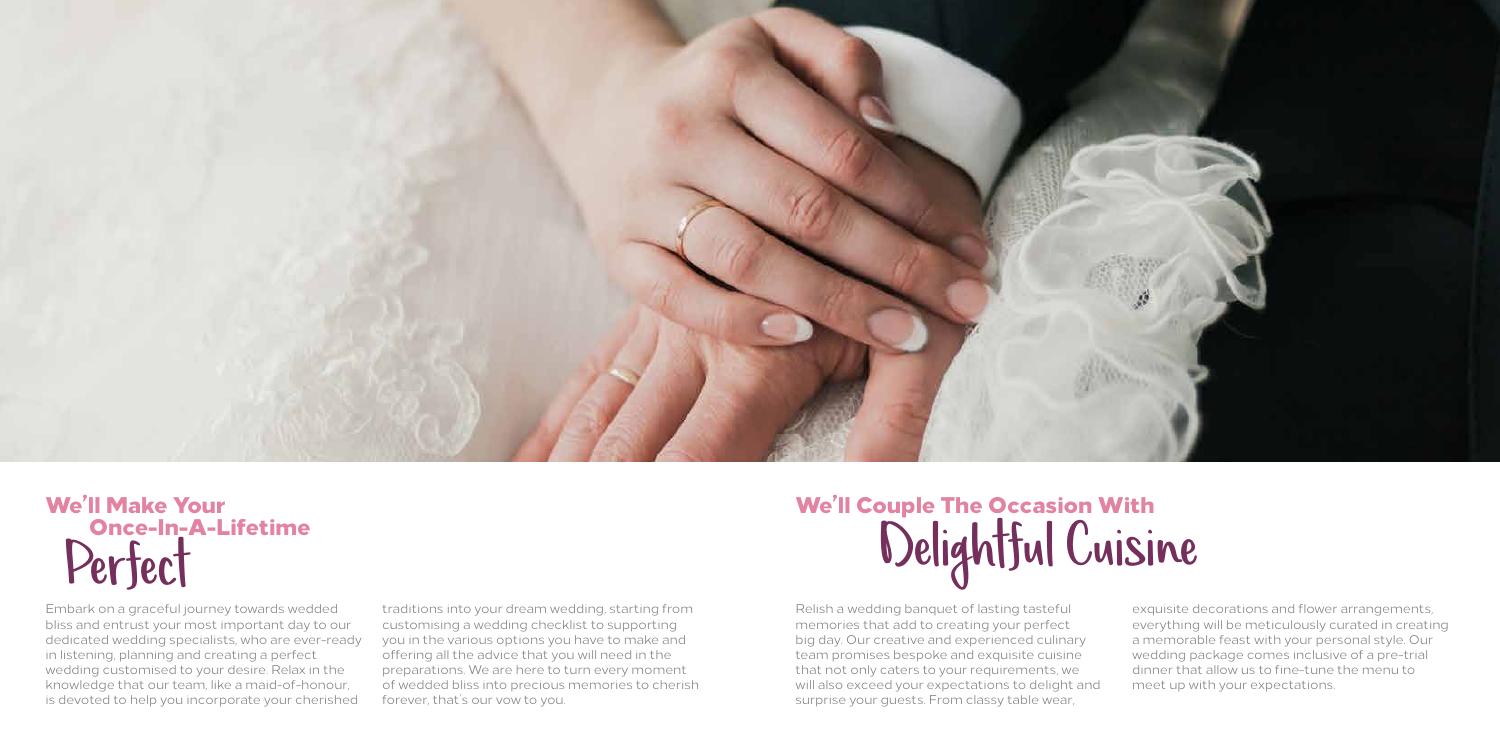Transform your magical day into a lifetime of memories, with a selection of bespoke and enchanting wedding themes to reflect your style and personality — from the glamorous and sweet to the whimsical and perennial favourites. All are refined with exquisite menu selections, intricate decorations, wedding favours and invitations.

Select from our pillar-less wedding venues ideal for any requirements. With stunning LED walls, advanced lighting and sound systems to create a breath-taking ambience, you can be assured of an unforgettable day.

### **GRAND BALLROOM, LEVEL 6, ORCHARD WING**

- Floor-area: 1219m2
- Accommodates up to 900 Guests

Our largest wedding venue, the Grand Ballroom boasts an LED wall with spectacular projection that acts as a digital canvas to realise your dream wedding setting. A truly awe-inspiring celebration is what you can expect from Hilton Singapore Orchard. With its high ceiling, pillar-less and elegant design, our Grand Ballroom is the perfect venue ideal for a lavish party of 900 Guests and more, featuring an array of stage light options to create different ambience, stunning chandeliers and abstract carpeted flooring. The Grand Ballroom can be divided into three smaller wedding venues.



### You Will Fall In Love With Venues And Themes

### FLOOR MAP KEY



### Grand Ballroom

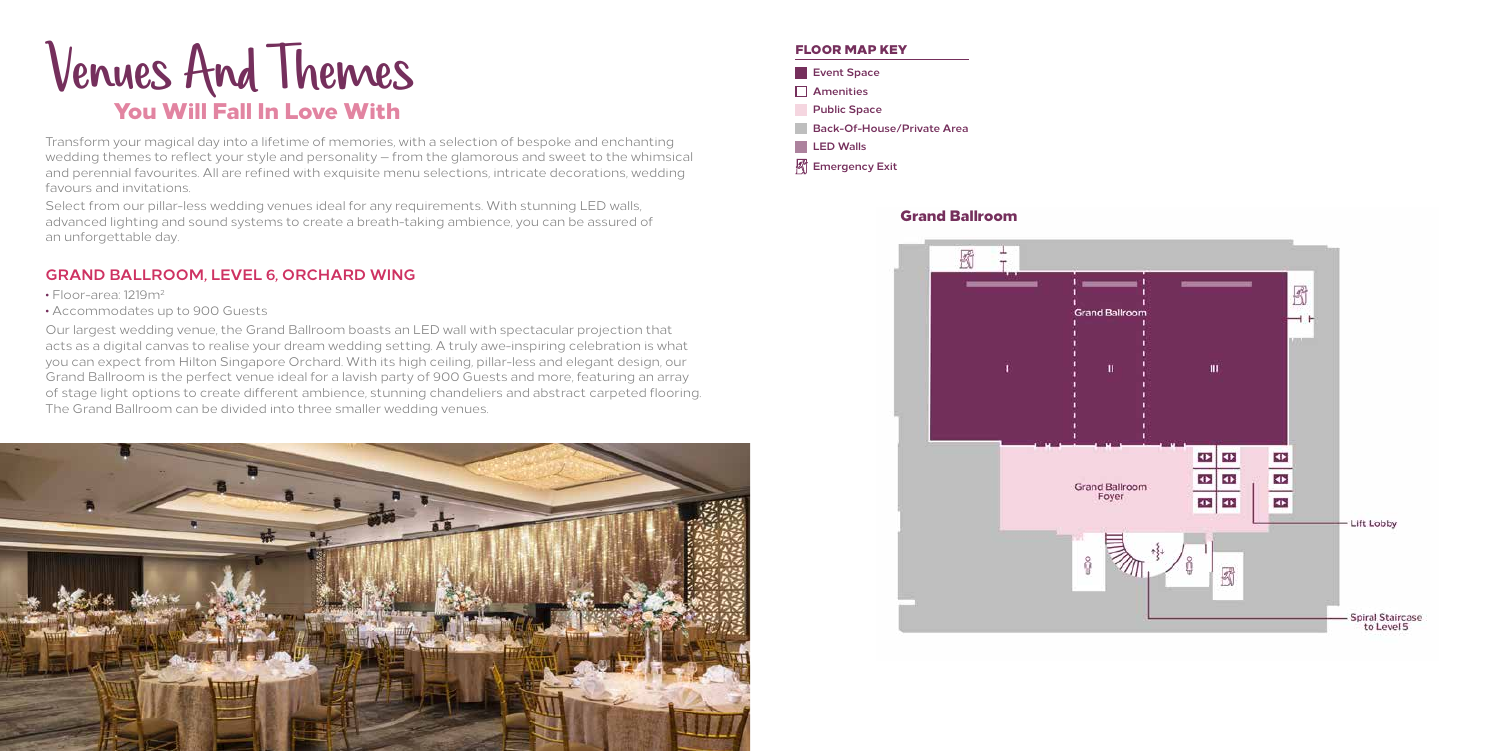

### **IMPERIAL BALLROOM, LEVEL 35, MANDARIN WING**

• Floor-area: 480m2

• Accommodates up to 220 Guests

- **Windows**
- **Emergency Exit**

Offering a panoramic city view from the 35th floor, the Imperial Ballroom is a four-tiered amphitheatre-style space with multiple tiers promising an intimate and unique space for your wedding day.



### FLOOR MAP KEY

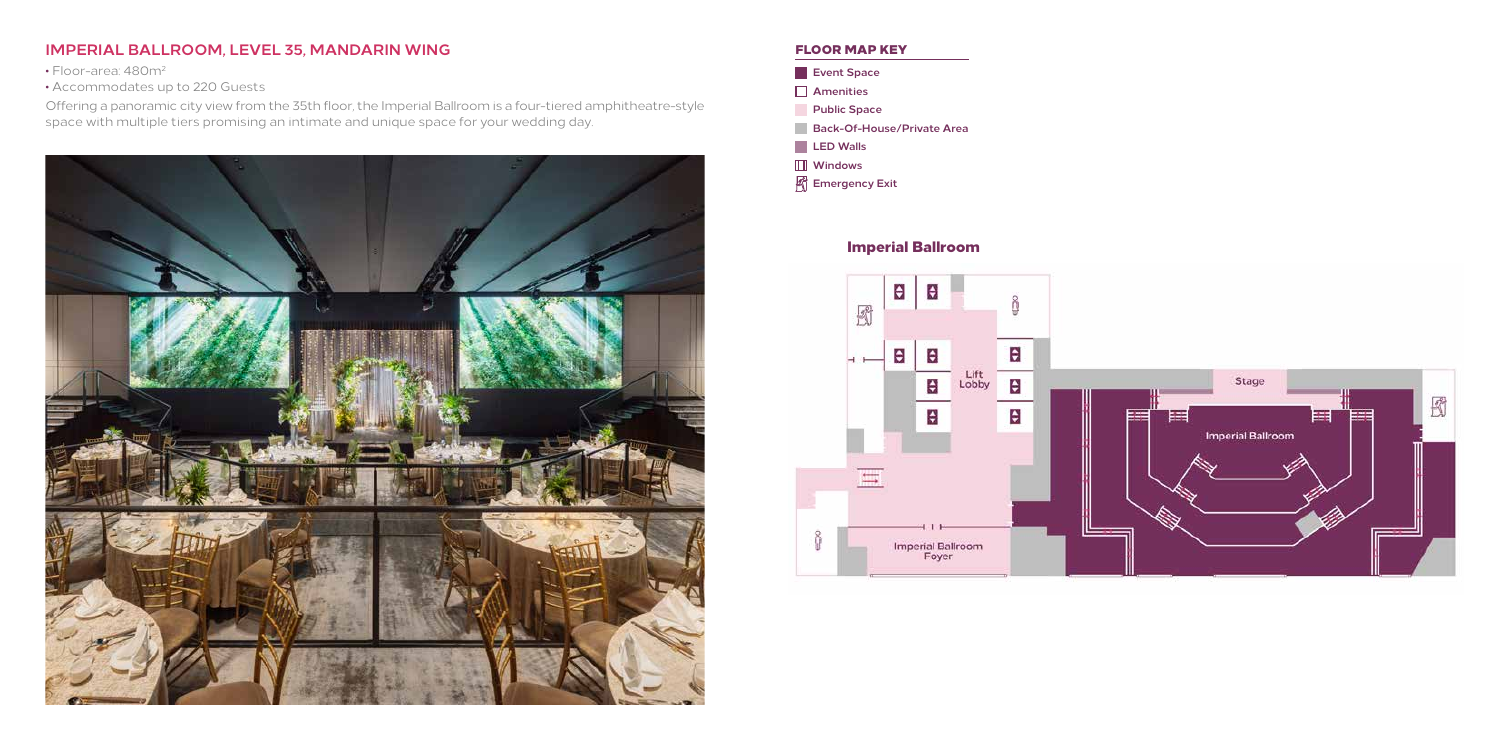

### Let The Romance Continue







Make your special occasion more fulfilling by earning loyalty points. Simply register yourself as our Hilton Honors member today and enjoy special promotions and benefits each time you stay or dine at our participating hotels. There is no minimum amount you need to spend, and you can earn Hilton Honors points up to USD 100,000 on your spend. Use these points for your next milestone celebration, or your honeymoon getaway. Find out what is eligible, learn how to earn and how to redeem from our wedding specialists.

## Hilton Honors Event Planner Program

The celebration continues in our well-appointed bridal suite. Retreat to the unrivalled indulgence of the newly-weds' sanctuary – a spacious 56m<sup>2</sup> one-bedroom suite with complimentary Champagne and chocolates. Clink your Champagne glasses to the beginning of the world's greatest love story — yours.

Our warm hospitality extends to your out-of-town guests as well, who may wish to come a few days early or stay on after the wedding. Our wedding specialists will extend a most-preferential rate for your group accommodations. Your Guests will also be able to reserve their own rooms through a free, personalised custom events link which you may send to them to reserve their own preferred rooms within your room block.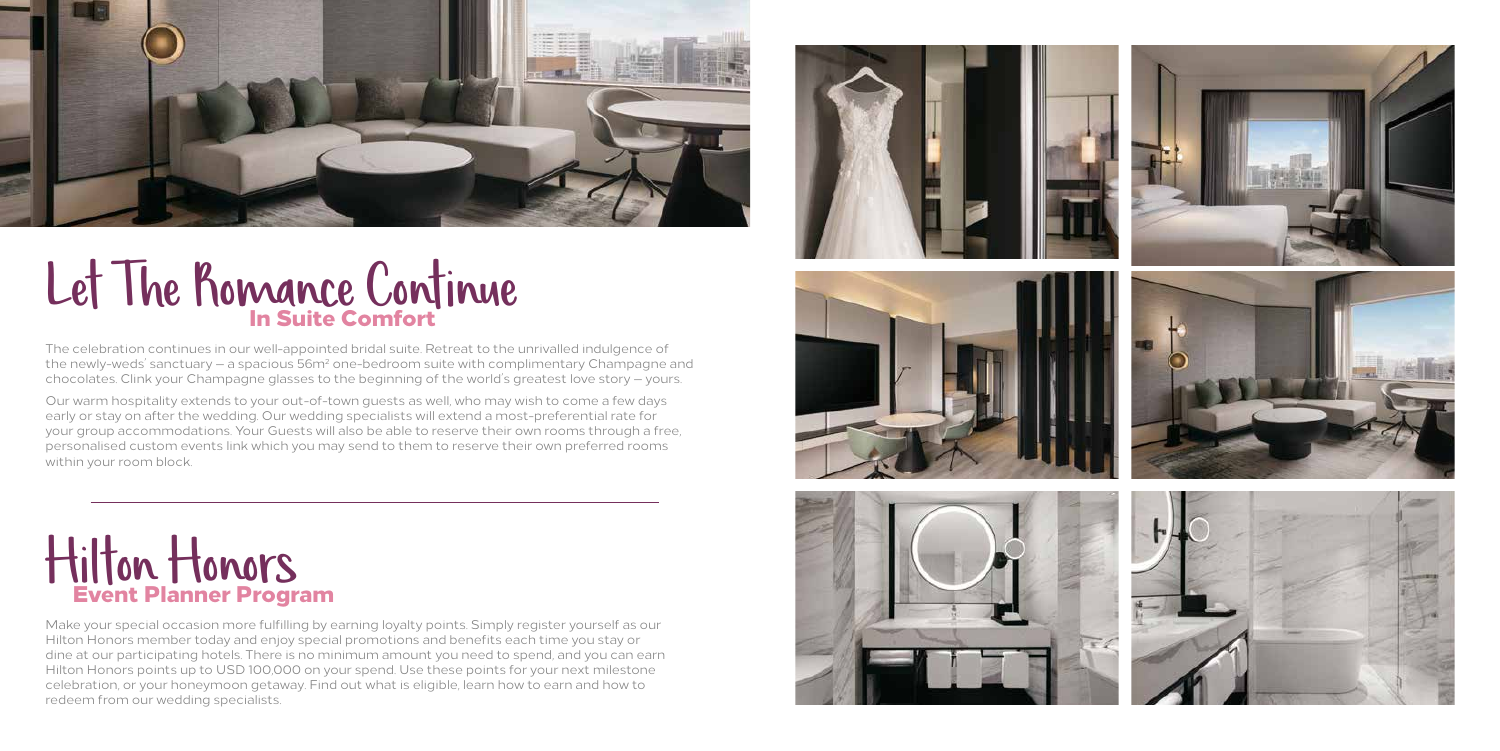### ADDITIONAL WEDDING PERKS

**Choose TWO wedding perks with a min. of 12 tables Choose THREE wedding perks with a min. of 28 tables Choose FOUR wedding perks with a min. of 38 tables**

- \$100 nett Food and Beverage credit to be used at any of our in-house restaurants
- A bottle of house-pour wine per confirmed table (for consumption during event only)
- Waiver of corkage for all duty paid and sealed bottles of wine brought in
- One barrel of beer
- One day-use room (Deluxe Room) from 10am to 3pm (Wedding Lunch) or 3pm to 8pm
- One night's stay in a Deluxe Room
- Delectable butler-style canapés during pre-event reception
- A second night stay in our luxurious bridal suite (for weekend wedding dinner packages only)
- Grand Ballroom (min 30, max 80 tables)
- Imperial Ballroom (min 12, max 22 tables)

### **Lunch**

### **Mondays to Sundays | \$1,488++ per table**

- Grand Ballroom (min 28, max 80 tables)
- Imperial Ballroom (min 12, max 22 tables)

### **Dinner**

### **Mondays to Thursdays | \$1,488++ per table**

### **Saturday | \$1,888++ per table**

- Grand Ballroom (min 40, max 80 tables)
- Imperial Ballroom (min 15, max 22 tables)

### **Fridays, Sundays, Eve and Day of Public Holidays \$1,688++ per table**

- Grand Ballroom (min 38, max 80 tables)
- Imperial Ballroom (min 15, max 22 tables)

The hotel reserves the rights to amend the prices without prior notice. All prices are in Singapore dollar and subject to 10% service charge and prevailing GST.

### 2022/2023

### Wedding Package

### PACKAGE HIGHLIGHTS

### **Dining**

- □ Thai-style Marinated Conch 泰式海螺
- Marinated Octopus 八爪鱼
- □ Golden Nest Roll 金网卷
- □ Prawn Roll in Wasabi Mavo 芥末美乃滋虾卷
- Smoked Duck Breast 烟鸭胸
- Barbecued Pork 叉烧

■ Braised Crab Meat and Fish Maw in Golden Sauce 黄焖蟹肉鱼肚羹

- Exquisite cuisine specially prepared by our team of chefs
- Iced tea, nuts and chips served during pre-event reception
- Exclusive pre-event dining experience for 10 Guests of your choice, based on your confirmed menu (applicable from Tuesdays to Thursdays, excluding Eve of and Public Holidays and blackout dates)
- A specially designed five-tier wedding cake on display with an additional cake by our Executive Pastry Chef for your private celebration

### **Beverage**

- ■Braised Sliced Conch with Shiitake Mushroom and Seasonal Vegetable 北菇响螺片时蔬
- □ Braised Sea Cucumber with Shiitake Mushroom and Seasonal Vegetable 海參冬菇时蔬
- □ Braised Sliced Jade Abalone with Shiitake Mushroom and Seasonal Vegetable in Crab Meat Sauce 蟹汁鲍鱼螺鲜菇时蔬

- Champagne fountain with a bottle of champagne to toast to the joyous occasion
- Assorted soft drinks and Chinese tea served throughout the event for up to four hours
- House-pour wine can be arranged at a special price of \$48++ per bottle
- **Braised Ee-fu Noodle with Duo Mushrooms** in Superior Abalone Sauce 鲍汁双菇干烧伊面
- **Fried Rice with Chinese Sausage wrapped** in Lotus Leaf 腊味荷叶饭
- Vermicelli stewed with Shredded Chicken Meat and Preserved Cabbage 雪菜鸡丝焖米粉
- One barrel of beer for your event
- Additional barrels can be arranged at a special price of \$600++ per barrel
- Corkage fee for duty-paid and sealed wine and hard liquor can be arranged at\$30++ per bottle

### **Decorations**

• Choice of elegant wedding theme and floral decoration

### **Other Inclusions**

- Partial sponsorship of your wedding invitation cards and wedding favours at \$3 per guest (before GST)
- One-night stay in our bridal suite with welcome amenities
- Breakfast for two at Estate or served in your bridal suite
- Usage of our state-of-the-art LED walls and screens for your wedding video montage
- Valet parking service for your bridal car

### **Perfect Beginnings** 花好月圓 **(Appetiser Platter** 五福大拼盘**)**

### **Choice of 5 items**

Prawn Salad 沙律虾

□ Marinated Jellyfish 辣汁海蜇

□ Spring Roll 春卷

### **Romance** 良緣天註定 **(Soup** 羹**)**

### **Choice of 1 item**

□ Shredded Abalone in Superior Soup 鲍丝海味羹

### **Happiness** 濃情似海深 **(Seafood** 海鲜**)**

### **Choice of 1 item**

- **Prawn and Scallop Sautéed with Asparagus** and Mushroom 露笋松菇带子虾球
- □ Chinese Herb Drunken Prawn 药材醉生虾
- Scallop and Yam Croquette 荔茸带子
- □ Hong Kong-style Steamed Garoupa 清蒸石斑
- □ Steamed Patin Fish with Garlic 蒜香巴丁鱼
- Steamed Sea Bass with Black Bean Sauce 鼓汁金目鲈

### **Togetherness** 凤凰于飞 **(Meat** 肉**)**

### **Choice of 1 item**

- □ Crispy Roasted Chicken with Almond Slice 避风塘烧鸡
- Roasted Spare Rib with Capital Sauce排骨皇
- □ Chinese Herb-infused Roasted Duck 药材烧鸭



### **Blissful** 永恆照愛 **(Vegetable** 菜**)**

### **Choice of 1 item**

### **Longevity** 濃情一線牽 **(Noodles/Rice** 面/饭**)**

### **Choice of 1 item**

### **Sweetness** 甜甜蜜蜜 **(Dessert** 甜品**)**

- Cream of Red Bean with Glutinous Rice Dumpling 红豆沙汤圆
- Chilled Aloe Vera and Lemongrass Jelly in Calamansi Juice 香茅芦荟冻
- □ Chilled Mango Sago with Pomelo 杨枝甘露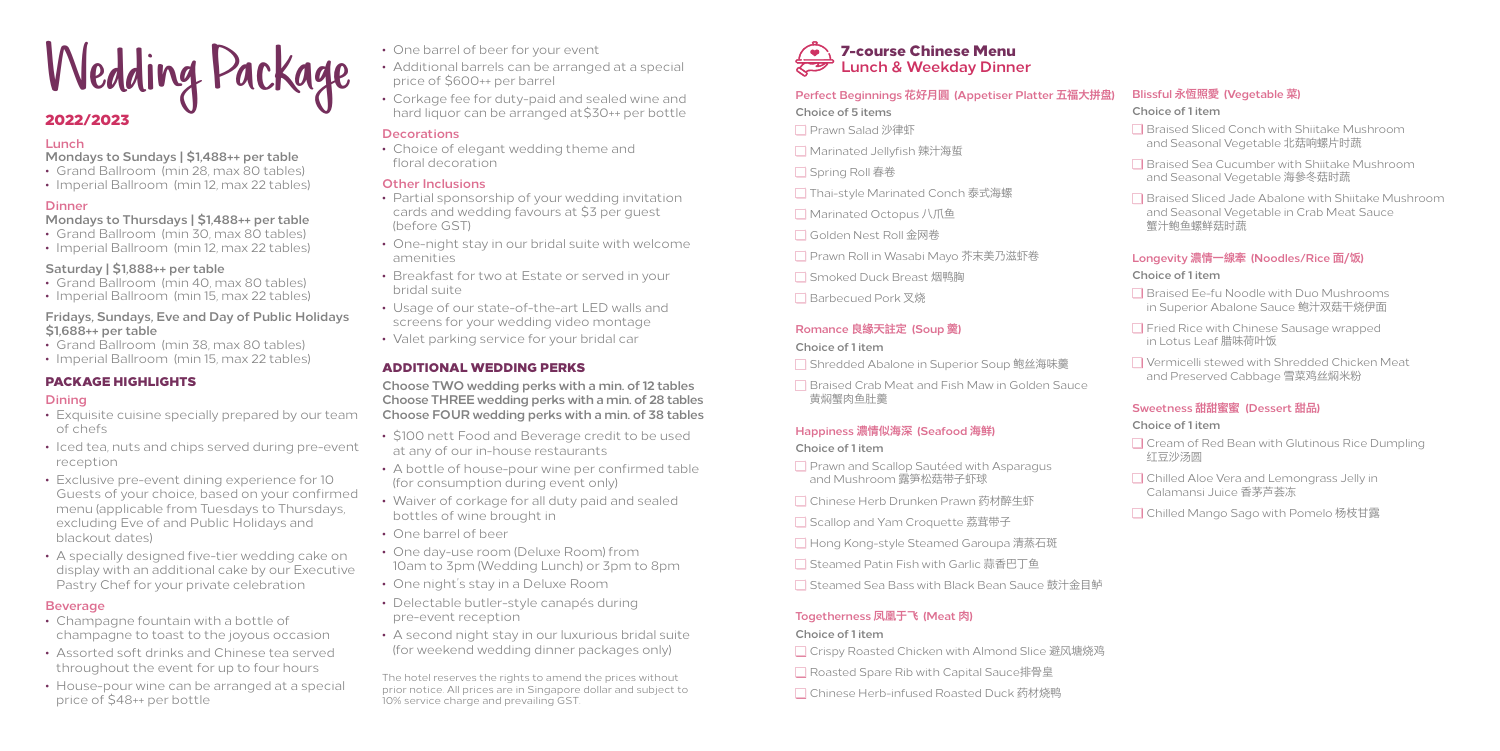### **Perfect Beginnings** 花好月圓 **(Appetiser Platter** 五福大拼盘**)**

### **Choice of 5 items**

- □ Prawn Salad with Fresh Fruit 鲜果沙律虾
- Marinated Jellyfish 辣汁海蜇
- □ Spring Roll 春卷
- Ebiko Sushi 鱼子寿司
- ■Thai-style Marinated Conch 泰式海螺
- □ Barbecued Pork 叉烧
- Marinated Octopus 八爪鱼
- Avocado Sushi 牛油果寿司
- Prawn Roll in Wasabi Mayo 芥末美乃滋虾卷
- Smoked Duck Breast 烟鸭胸
- □ Stir-fried Crab Meat with Egg 桂花蟹肉
- □ Lobster Salad/Sliced Suckling Pig 龙虾沙律/乳豬

- □ Lobster and Bamboo Shoot Soup 竹笙龙虾羹
- Braised Crab Meat and Fish Maw in Golden Sauce 黄焖蟹肉鱼肚羹

### **Romance** 良緣天註定 **(Soup** 羹**)**

### **Choice of 1 item**

- □ Stir-fried Prawn in Chilli Sauce with Deep-fried Bun 辣椒虾球拼馒头
- Stir-fried Scallop, Macadamia, Shimeji Mushroom and Lily Bulb 夏果松菇百合炒带子
- □ Stir-fried Prawn and Phoenix Clam with Broccoli in XO Sauce XO酱凤凰蚌虾球西兰花
- Teochew-style Steamed Australian Red Garoupa 潮州蒸澳洲红斑
- Steamed Sea Perch with Kombu Sauce 昆布汁蒸鲈鱼
- □ Steamed Soon Hock with Minced Garlic in Superior Sauce 蒜茸蒸顺壳鱼

### **Happiness** 濃情似海深 **(Seafood** 海鲜**)**

### **Choice of 1 item**

- **Braised Baby Abalone with Shiitake Mushroom and** Seasonal Vegetable 鲍鱼仔天白菇时蔬
- **Braised Baby Abalone with Conpoy and Shimeji** Mushroom and Seasonal Vegetable 干贝松菇鲍鱼仔时蔬

- **Braised Sliced Conch with Shiitake Mushroom and** Seasonal Vegetable 北菇响螺片时蔬
- **Braised Sea Cucumber with Shiitake Mushroom and** Seasonal Vegetable 海參冬菇时蔬
- □ Braised Sliced Jade Abalone with Shiitake Mushroom and Seasonal Vegetable in Crab Meat Sauce 蟹汁鲍鱼螺鲜菇时蔬

- Braised Ee-fu Noodle with Duo Mushrooms/ Crab Meat 双菇/蟹肉烩伊面
- **Fried Rice with Chinese Sausage wrapped in** Lotus Leaf 腊味荷叶饭
- □ Stir-fried Seafood Udon 干炒海鲜乌冬

### **Togetherness** 凤凰于飞 **(Meat** 肉**)**

### **Choice of 1 item**

- Wok-fried Venison with Capsicum in Black Pepper Sauce 黑椒蜜椒炒鹿肉
- Roasted Spare Rib with Capital Sauce 排骨皇
- **Pan-roasted Wu Xi Spare Rib in Black Vinegar Glaze** 镇江无锡排骨
- □ Crispy Roasted Chicken with Prawn Cracker 脆皮吊烧鸡
- Roasted Chicken with Crispy Egg Floss in Homemade Spicy and Sour Sauce 西施鸡
- Braised Duck with Chestnut 栗子扒大鸭

- □ Cream of Pumpkin with Yam Paste 金瓜芋泥
- Chilled Aloe Vera and Lemongrass Jelly in Calamansi Juice 香茅芦荟冻
- **Japanese Green Tea Pudding topped with** Azuki Red Bean 日本红豆绿茶布丁

### **Eternal Love** 情深見永恆 **(Delicacy** 精致美味**)**

### **Choice of 1 item**

- Double-boiled Soup with Chinese Yam, Bamboo Pith, and Cordycep Flower 虫草花山药竹笙炖汤
- **Braised Shredded Mock Abalone with** Golden Mushroom in Superior Soup 金菇鲍丝羹

- □ Sautéed Monkey Head Mushroom, Shimeji Mushroom and Macadamia 夏果松菇炒猴头菇
- Stir-fried King Oyster Mushroom in Chilli Sauce with Seasonal Vegetable 辣汁杏鲍菇炒时蔬

### **Blissful** 永恆照愛 **(Vegetable** 菜**)**

### **Choice of 1 item**

- □ Duo Bean Curd with Assorted Vegetables 蔬菜双色豆腐
- **Braised Eight Treasures wrapped in Bean Curd Skin** 八宝珍藏
- **Braised Cabbage and Chayote with Ling Zhi** Mushroom 佛手瓜白菜扒灵芝菇
- $\Box$  Braised Pumpkin and Bamboo Pith with Asparagus 金瓜竹笙烩芦笋

- Double-Boiled Snow Fungus with Almond 南北杏炖雪耳
- Chilled Aloe Vera and Lemongrass Jelly in Calamansi Juice 香茅芦荟冻

### **Longevity** 濃情一線牽 **(Noodles/Rice** 面/饭**)**

### **Choice of 1 item**

### **Sweetness** 甜甜蜜蜜 **(Dessert** 甜品**)**

### **Choice of 1 item**



### **Perfect Beginnings** 花好月圓 **(Appetiser Platter** 五福大拼盘**) Choice of 5 items**

- □ Spring Roll 素春卷
- Marinated Black Fungus with Lotus Root 凉拌木耳藕片
- □ Seaweed Roll 素紫菜卷
- Japanese Rice with Mushroom Sauce 日本素寿司
- □ Smoked Black Mushroom 熏冬菇
- Deep-fried Mock Goose 素鹅
- □ Marinated Celery with Wolfberry 清味杞子西芹
- □ Fried Tofu with Seaweed Sauce 炸豆腐拼海苔酱

### **Romance** 良緣天註定 **(Soup** 羹**)**

### **Choice of 1 item**

### **Happiness** 濃情似海深 **(Mushroom** 蘑菇**)**

### **Choice of 1 item**

### **Blissful** 永恆照愛 **(Bean Curd** 豆腐**)**

### **Choice of 1 item**

### 7-course Chinese Vegetarian Menu **Lunch & Weekday Dinner**

### **Eternal Love** 情深見永恆 **(Delicacy** 精致美味**)**

### **Choice of 1 item**

### **Longevity** 濃情一線牽 **(Noodles/Rice** 面/饭**)**

### **Choice of 1 item**

- **Braised Ee-fu Noodle with Assorted Vegetables** 翡翠焖伊府面
- □ Fried Rice Wrapped in Lotus Leaf 素荷叶饭

### **Sweetness** 甜甜蜜蜜 **(Dessert** 甜品**)**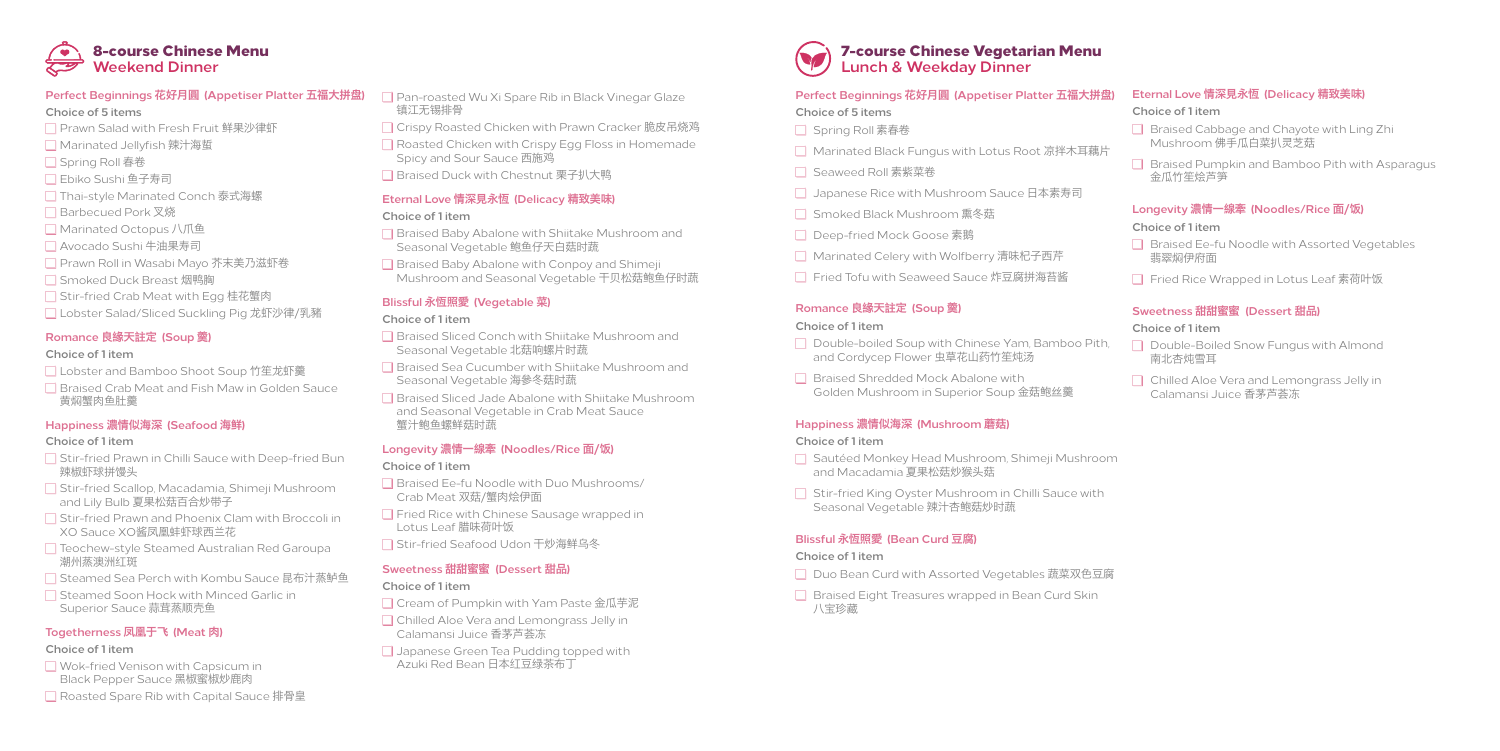

### **Perfect Beginnings** 花好月圓 **(Appetiser Platter** 五福大拼盘**)**

### **Choice of 5 items**

- □ Spring Roll 素春卷
- Marinated Black Fungus with Lotus Root 凉拌木耳藕片
- □ Seaweed Roll 素紫菜卷
- Japanese Rice with Mushroom Sauce 日本素寿司
- □ Smoked Black Mushroom 熏冬菇
- □ Deep-fried Mock Goose 素鹅
- □ Marinated Celery with Wolfberry 清味杞子西芹
- □ Fried Tofu with Seaweed Sauce 炸豆腐拼海苔酱

- Double-boiled Soup with Chinese Yam, Bamboo Pith, and Cordycep Flower 虫草花山药竹笙炖汤
- **Braised Shredded Mock Abalone with** Golden Mushroom in Superior Soup 金菇鲍丝羹

### **Romance** 良緣天註定 **(Soup** 羹**)**

- Sautéed Monkey Head Mushroom, Shimeji Mushroom and Macadamia 夏果松菇炒猴头菇
- **Stir-fried King Oyster Mushroom in Chilli Sauce with** Seasonal Vegetable 辣汁杏鲍菇炒时蔬

### **Choice of 1 item**

- □ Duo Bean Curd with Assorted Vegetables 蔬菜双色豆腐
- **Braised Eight Treasures wrapped in Bean Curd Skin** 八宝珍藏
- Braised Cabbage and Chayote with Ling Zhi Mushroom 佛手瓜白菜扒灵芝菇
- $\Box$  Braised Pumpkin and Bamboo Pith with Asparagus 金瓜竹笙烩芦笋

### **Happiness** 濃情似海深 **(Mushroom** 蘑菇**)**

### **Choice of 1 item**

### **Blissful** 永恆照愛 **(Bean Curd** 豆腐**)**

- Double-Boiled Snow Fungus with Almond 南北杏炖雪耳
- Chilled Aloe Vera and Lemongrass Jelly in Calamansi Juice 香茅芦荟冻

### **Choice of 1 item**

### 8-course Chinese Vegetarian Menu **Weekend Dinner**

### **Eternal Love** 情深見永恆 **(Delicacy** 精致美味**)**

### **Choice of 1 item**

### **Togetherness** 良緣悅美滿 **(Vegetable** 菜**)**

### **Choice of 1 item**

- □ Stir-fried Yam Abacus with Assorted Diced Vegetables 算盘子炒素菜丁
- Braised Lo Han Vegetable 罗汉上素

### **Longevity** 濃情一線牽 **(Noodles/Rice** 面/饭**)**

### **Choice of 1 item**

- **Braised Ee-fu Noodle with Assorted Vegetables** 翡翠焖伊府面
- □ Fried Rice Wrapped in Lotus Leaf 素荷叶饭

### **Sweetness** 甜甜蜜蜜 **(Dessert** 甜品**)**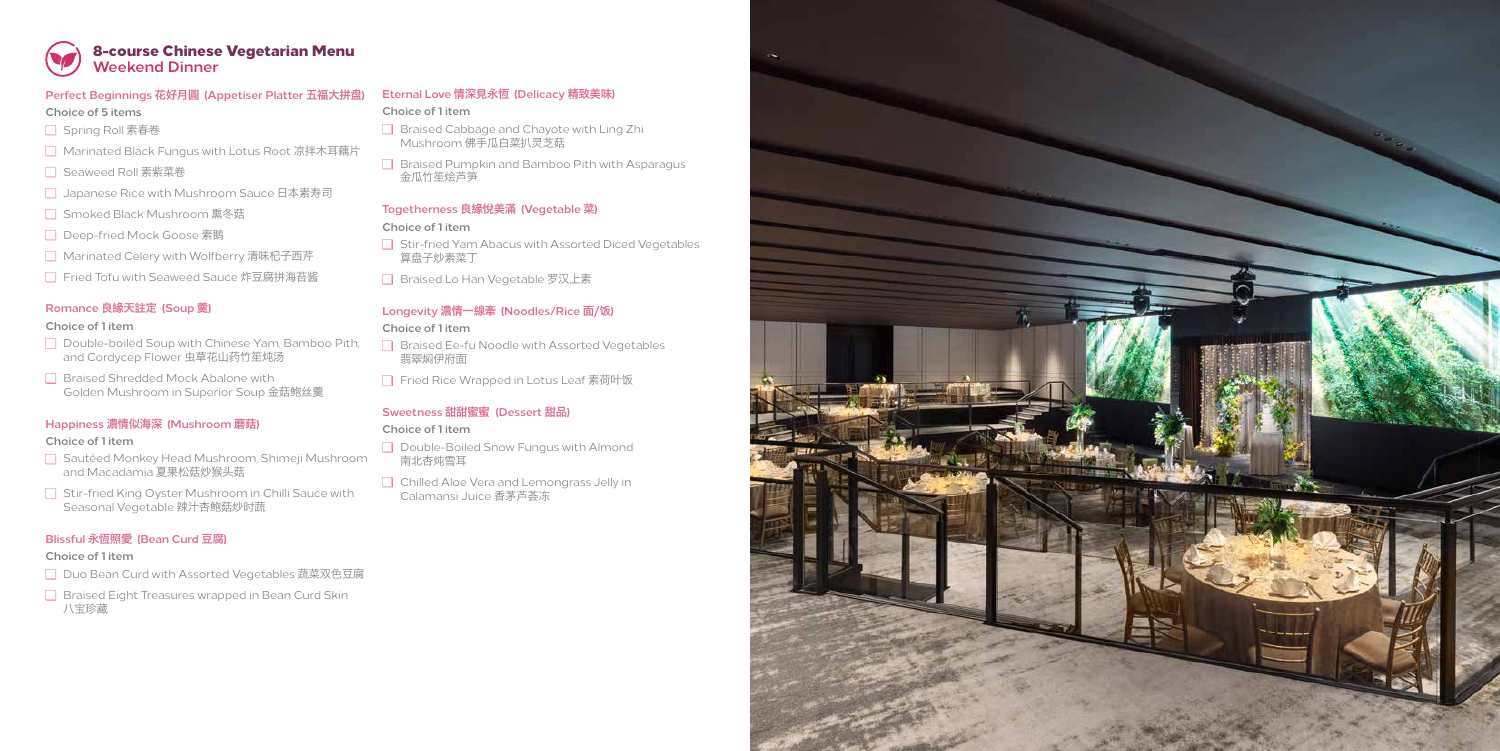### PACKAGE HIGHLIGHTS

### **Dining**

- Exquisite cuisine specially prepared by our team of chefs
- Nuts and chips served during pre-event reception
- A specially designed five-tier wedding cake on display with an additional cake by our Executive Pastry Chef for your private celebration

### **Beverage**

• Sparkling wine fountain with a bottle of sparkling wine to toast to the joyous occasion

### **Lunch**

### **Mondays to Sundays | \$1,288++ per table**

- Grand Ballroom (min 28, max 80 tables)
- Imperial Ballroom (min 15, max 22 tables)

### **Dinner**

- **Mondays to Thursdays | \$1,288++ per table**
- Grand Ballroom (min 30, max 80 tables)
- Imperial Ballroom (min 15, max 22 tables)

### Customised Wedding Package 2022/2023

Wedding Packages

- Assorted soft drinks and Chinese tea served throughout the event for up to four hours
- House-pour wine can be arranged at a special price of \$48++ per bottle
- One barrel of beer for your event
- Additional barrels of beer can be arranged at a special price of \$600++ per barrel
- Corkage fee for duty-paid and sealed wine and hard liquor can be arranged at \$30++ per bottle

- □ Shredded Abalone in Superior Soup 鲍丝海味羹
- □ Braised Crab Meat and Fish Maw in Golden Sauce 黄焖蟹肉鱼肚羹

### **Decorations**

• Choice of elegant wedding theme and floral decoration

### **Other Inclusions**

- One-night stay in our bridal suite with welcome amenities
- Breakfast for two at Estate or served in your bridal suite
- Usage of our state-of-the-art LED walls and screens for your wedding video montage
- Valet parking service for your bridal car
- □ Braised Sliced Conch with Shiitake Mushroom and Seasonal Vegetable 北菇响螺片时蔬
- □ Braised Sea Cucumber with Shiitake Mushroom and Seasonal Vegetable 海參冬菇时蔬
- **Braised Sliced Jade Abalone with Shiitake Mushroom** and Seasonal Vegetable in Crab Meat Sauce 蟹汁鲍鱼螺鲜菇时蔬

The hotel reserves the rights to amend the prices without prior notice. All prices are in Singapore dollar and subject to 10% service charge and prevailing GST.

### **Perfect Beginnings** 花好月圓 **(Appetiser Platter** 五福大拼盘**)**

### **Choice of 5 items**

- □ Prawn Salad 沙律虾
- Marinated Jellyfish 辣汁海蜇
- □ Spring Roll 春卷
- □ Thai-style Marinated Conch 泰式海螺
- □ Marinated Octopus 八爪鱼
- □ Golden Nest Roll 金网卷
- □ Prawn Roll in Wasabi Mayo 芥末美乃滋虾卷
- □ Smoked Duck Breast 烟鸭胸
- □ Barbecued Pork 叉烧

### **Romance** 良緣天註定 **(Soup** 羹**)**

### **Choice of 1 item**

### **Happiness** 濃情似海深 **(Seafood** 海鲜**)**

### **Choice of 1 item**

- $\Box$  Prawn and Scallop Sautéed with Asparagus and Mushroom 露笋松菇带子虾球
- □ Chinese Herb Drunken Prawn 药材醉生虾
- □ Scallop and Yam Croquette 荔茸带子
- □ Hong Kong-style Steamed Garoupa 清蒸石斑
- □ Steamed Patin Fish with Garlic 蒜香巴丁鱼
- □ Steamed Sea Bass with Black Bean Sauce 鼓汁金目鲈

### **Togetherness** 凤凰于飞 **(Meat** 肉**)**

### **Choice of 1 item**

- □ Crispy Roasted Chicken with Almond Slice 避风塘烧鸡
- □ Roasted Spare Rib with Capital Sauce 排骨皇
- □ Chinese Herb-infused Roasted Duck 药材烧鸭

### 7-course Chinese Menu **Lunch & Weekday Dinner**

### **Blissful** 永恆照愛 **(Vegetable** 菜**)**

### **Choice of 1 item**

### **Longevity** 濃情一線牽 **(Noodles/Rice** 面/饭**)**

### **Choice of 1 item**

- Braised Ee-fu Noodle with Duo Mushrooms in Superior Abalone Sauce 鲍汁双菇干烧伊面
- Fried Rice with Chinese Sausage wrapped in Lotus Leaf 腊味荷叶饭
- □ Vermicelli stewed with Shredded Chicken Meat and Preserved Cabbage 雪菜鸡丝焖米粉

### **Sweetness** 甜甜蜜蜜 **(Dessert** 甜品**)**

- $\Box$  Cream of Red Bean with Glutinous Rice Dumpling 红豆沙汤圆
- Chilled Aloe Vera and Lemongrass Jelly in Calamansi Juice 香茅芦荟冻
- □ Chilled Mango Sago with Pomelo 杨枝甘露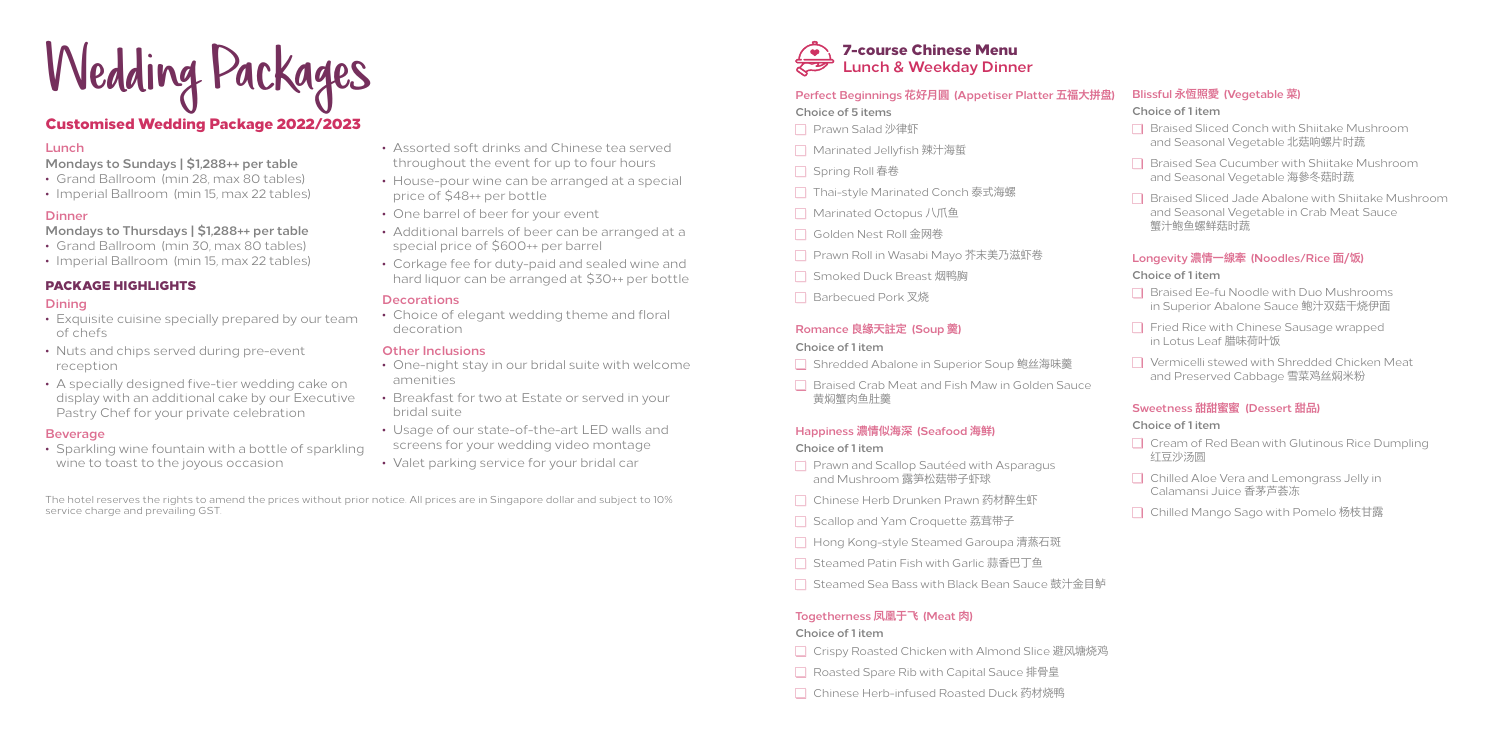### **Perfect Beginnings** 花好月圓 **(Appetiser Platter** 五福大拼盘**)**

### **Choice of 5 items**

- □ Spring Roll 素春卷
- Marinated Black Fungus with Lotus Root 凉拌木耳藕片
- □ Seaweed Roll 素紫菜卷
- Japanese Rice with Mushroom Sauce 日本素寿司
- □ Smoked Black Mushroom 熏冬菇
- Deep-fried Mock Goose 素鹅
- □ Marinated Celery with Wolfberry 清味杞子西芹
- □ Fried Tofu with Seaweed Sauce 炸豆腐拼海苔酱

- Double-boiled Soup with Chinese Yam, Bamboo Pith, and Cordycep Flower 虫草花山药竹笙炖汤
- **Braised Shredded Mock Abalone with** Golden Mushroom in Superior Soup 金菇鲍丝羹

### **Romance** 良緣天註定 **(Soup** 羹**)**

### **Choice of 1 item**

- Sautéed Monkey Head Mushroom, Shimeji Mushroom and Macadamia 夏果松菇炒猴头菇
- Stir-fried King Oyster Mushroom in Chilli Sauce with Seasonal Vegetable 辣汁杏鲍菇炒时蔬
- □ Duo Bean Curd with Assorted Vegetables 蔬菜双色豆腐
- **Braised Eight Treasures wrapped in Bean Curd Skin** 八宝珍藏

### **Happiness** 濃情似海深 **(Mushroom** 蘑菇**)**

- **Braised Cabbage and Chayote with Ling Zhi** Mushroom 佛手瓜白菜扒灵芝菇
- $\Box$  Braised Pumpkin and Bamboo Pith with Asparagus 金瓜竹笙烩芦笋

### **Choice of 1 item**

- Double-Boiled Snow Fungus with Almond 南北杏炖雪耳
- Chilled Aloe Vera and Lemongrass Jelly in Calamansi Juice 香茅芦荟冻

### 7-course Chinese Vegetarian Menu **Lunch & Weekday Dinner**

### **Blissful** 永恆照愛 **(Bean Curd** 豆腐**)**

### **Choice of 1 item**

### **Eternal Love** 情深見永恆 **(Delicacy** 精致美味**)**

### **Choice of 1 item**

### **Longevity** 濃情一線牽 **(Noodles/Rice** 面/饭**)**

### **Choice of 1 item**

- □ Braised Ee-fu Noodle with Assorted Vegetables 翡翠焖伊府面
- □ Fried Rice Wrapped in Lotus Leaf 素荷叶饭

### **Sweetness** 甜甜蜜蜜 **(Dessert** 甜品**)**

### **Choice of 1 item**



Here's a helpful timeline and tips on how to enjoy each milestone along the way. Our wedding specialist is also always ready to help and guide your wedding planning.

### **3 MONTHS BEFORE THE WEDDING**

- Visit Invitation Card vendor to select your invitation cards
- Finalise the text and design of your invitation cards with printer for printing
- Arrange for Food Tasting session (from Tuesday to Thursday, not applicable on eve of and on Public Holidays)
- Visit our florist to discuss floral arrangement (should you wish to enhance your wedding floral decoration)

### **2 MONTHS BEFORE THE WEDDING**

- Reconfirm your booking for hairstylist, make-up artist, photographer and limousine
- Confirm your Wedding Coordinator and Master of Ceremony
- Collect and mail printed invitation cards to guests

### **1 MONTH BEFORE THE WEDDING**

• Pay a visit to the hotel and review the following arrangements for your wedding with our wedding specialist:

- To achieve 75% milestone payment based on updated guaranteed number with Hotel
- Check for special dietary requirements with your guests. E.g. Vegetarian or Halal
- 
- Finalisation of menu, after Food Tasting session
- Choosing of wedding favours and linens
- Finalisation of wedding programme
- Confirmation of guest list and attendance
- Confirmation of special dietary requests, i.e. Vegetarian or Halal meals for muslim guests
- If credit card is preferred for settlement of bills, arrange for credit limit approval with your bank or credit card company

### **7 TO 3 DAYS BEFORE WEDDING**

• Call your invited guests for confirmation of attendance and ask if there are any special dietary requirements

- Confirmation of floor plan and preparation of seat allocation with reference to the floor plan
- 
- Final confirmation of attendance and revised floor plan
- Confirmation of bridal car details and sharing them with the hotel

### **1 DAY BEFORE THE WEDDING**

• Relax, have a good rest and be a charming groom and mesmerising bride!

### **ON YOUR BIG DAY**

• To bring along your Wedding Coordinator and Master of Ceremony to meet the hotel banquet manager and Wedding Coordinator at 10am or 5pm for final briefing of the wedding programme and music